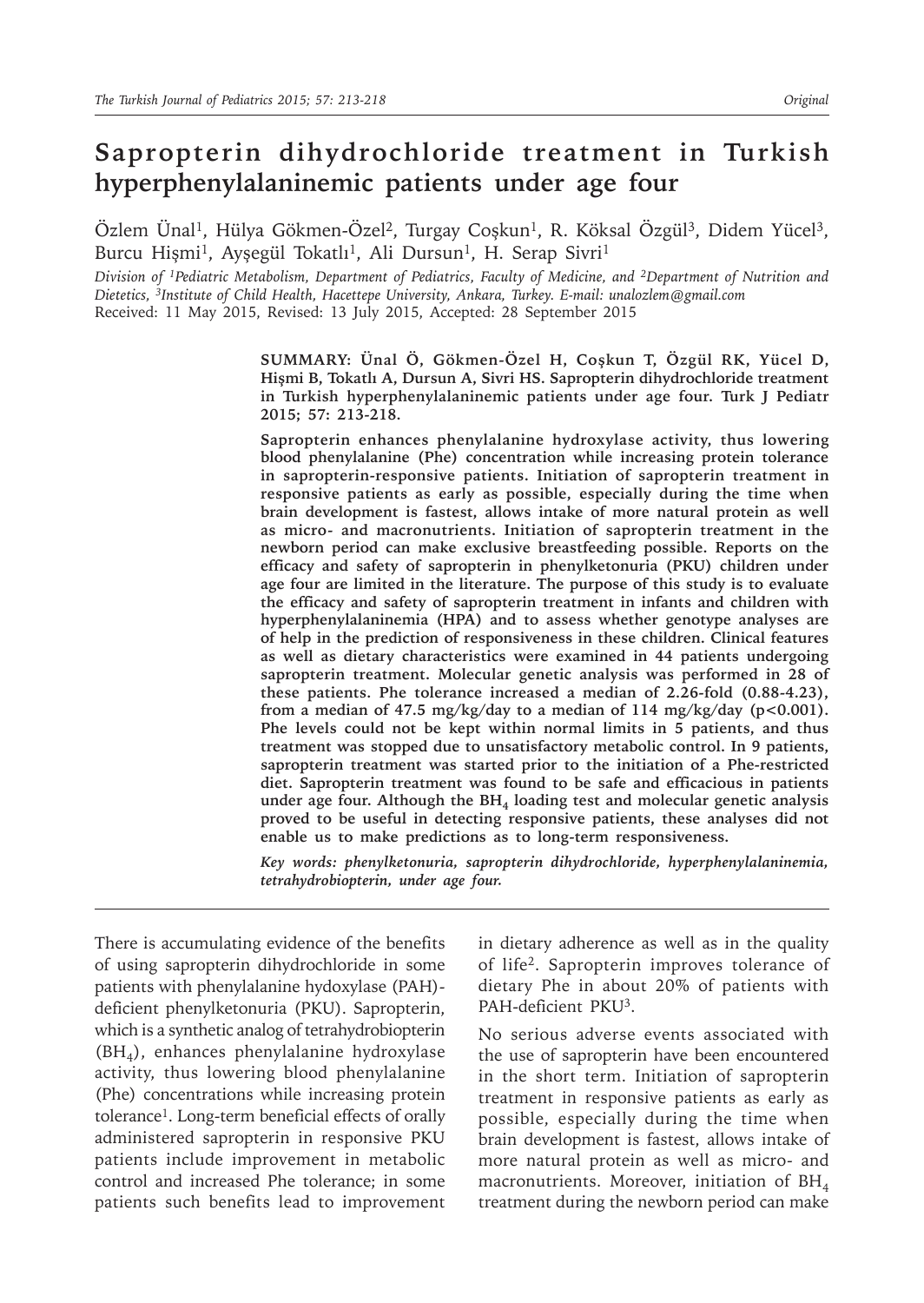exclusive breastfeeding possible. Therefore, it offers various potential advantages in young children in terms of growth, development and feeding preferences.

The use of sapropterin dihydrochloride has been recommended for the treatment of all  $BH<sub>4</sub>$ responsive PAH-deficient patients. However, its use in patients under age four has not yet been approved in many countries. Therefore, reports on the efficacy and safety of sapropterin in PKU children under age four are limited in the literature.

There is also no firm conclusion as to whether patients' genotypes can be of any help in predicting their responsiveness to  $BH<sub>4</sub><sup>2,3</sup>$ . The purpose of this study is to evaluate the efficacy and safety of sapropterin treatment in infants and children with hyperphenylalaninemia (HPA) and to determine whether genotype analyses can be of help in predicting responsiveness in these children.

 $BH<sub>4</sub>$  has been used in Turkey in patients under age four since 2011. In this retrospective analysis, we report our experience regarding BH<sub>4</sub> therapy and genotype analysis in PKU patients under age four.

# **Material and Methods**

This was a single-center, cross-sectional study. HPA patients who were under age four at the time treatment was initiated were included in the study. All were diagnosed during routine neonatal screening. A 48-hour  $BH<sub>4</sub>$ loading test was used to detect responsive patients by administering a  $BH<sub>4</sub>$  dose of 20 mg/kg; a decrease >30% in blood Phe level was considered responsiveness. Sapropterin treatment was initiated as a dose of 20 mg/kg/ day in all patients. Clinical features, as well as dietary characteristics in terms of Phe tolerance, presence of protein-substitute and low-protein foods, and plasma Phe levels during follow-up, were evaluated in 44 patients. Molecular genetic analyses were conducted in 28 of the patients. The possible presence of a  $BH<sub>4</sub>$  metabolism defect was excluded in all patients.

*Dietary adjustment:* Actual phenylalanine tolerance was calculated in each patient before the administration of sapropterin. Dietary phenylalanine intake was increased in increments of approximately 10 mg/kg on

a weekly basis (max 300-350 mg/day) during the initiation and adjustment phase. Initially, vegetable protein (ordinary bread, pasta, rice, etc.) was given. Animal protein was introduced thereafter, and the amount of phenylalanine-free amino acid mixture was gradually decreased.

*Molecular genetic analysis:* All coding regions and exon-intron boundaries of the *PAH* gene were amplified. PCR fragments were purified with 96-well PCR filter plates (MinElute PCR purification kit, Qiagen Inc., Valencia, CA, USA), and mutation analysis was performed by direct sequencing of purified PCR products. Sequencing reactions were performed using the BigDye Terminator cycle sequencing kit (version 3.1) and analyzed on the ABI 3130 automated DNA sequencer (Applied Biosystems, CA, USA).

The Ethics Committee approved this study for Medical, Surgical and Drug Research at the Hacettepe University Faculty of Medicine, Ankara, Turkey (No: 40-861). Informed consent was obtained from subjects and their parents. All procedures followed were in accordance with the ethical standards of the responsible committees (institutional and national) on human experimentation and with the Helsinki Declaration of 1975, as revised in 2000.

# *Statistical analyses*

SPSS 11.5 for Windows was used for statistical analysis. The means, medians, percentages and standard deviations of the parameters were calculated. The normality of the distribution of the data was determined using the Kolmogorov– Smirnov test. The Mann–Whitney and Wilcoxon tests were used to determine whether there was a statistically significant difference between groups for nonparametric variables. Statistical significance was established as a *p*-value of  $< 0.05$ .

# **Results**

A total of 44 patients (28 boys, 16 girls) whose blood phenyalalanine levels were above 6.0 mg/ dl were found to be sapropterin responsive. The median age at the time of starting  $BH<sub>4</sub>$ treatment was 1.9 years, ranging from 9 days to 3.8 years. The median treatment period was 26.7 months, with a range of 12 to 45 months. The current age range of the patients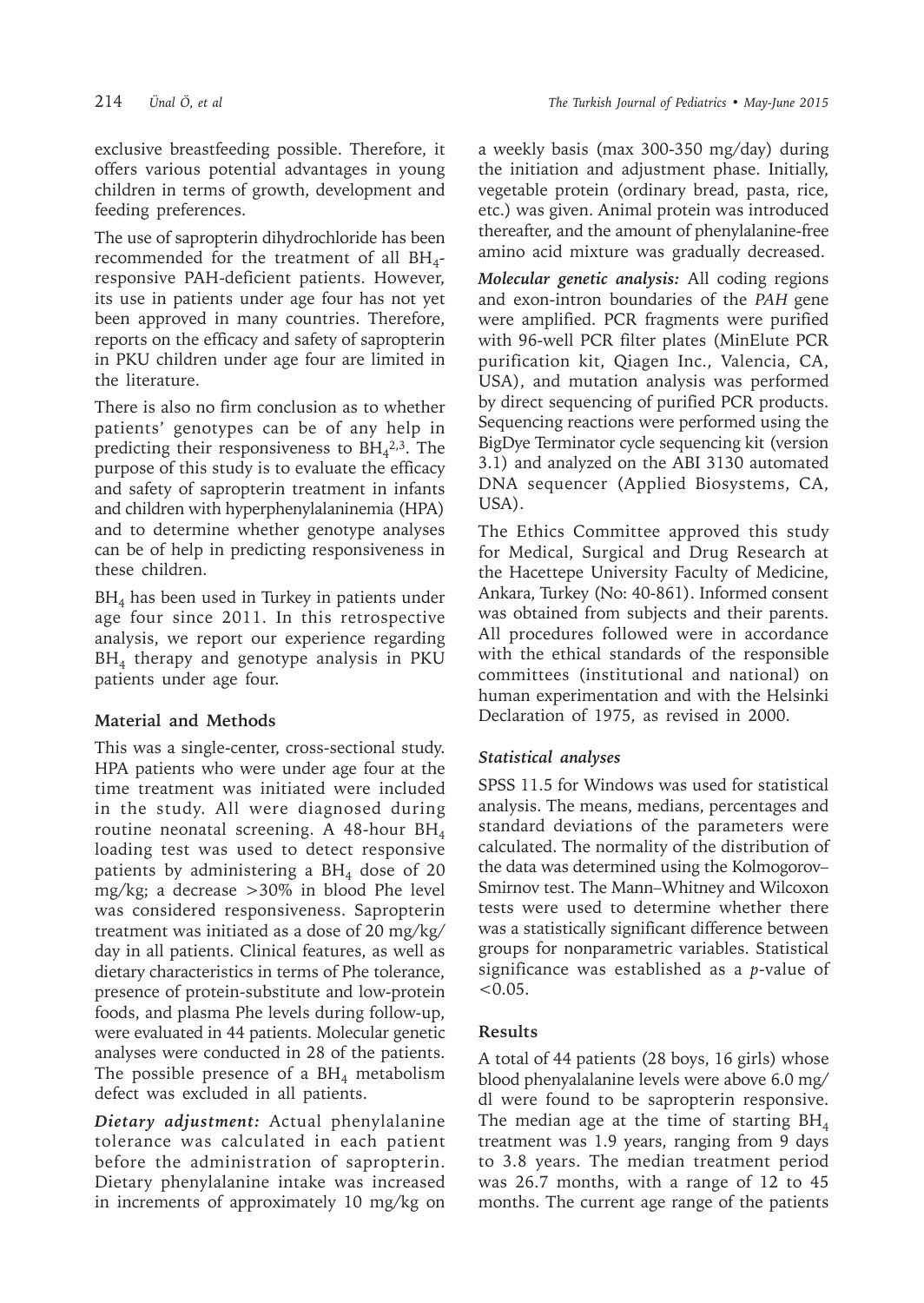| <b>Table I.</b> Clinical Characteristics of the Patients |                                                |  |
|----------------------------------------------------------|------------------------------------------------|--|
| Number of patients                                       | 44 (16 female, 28 male)                        |  |
| Age at start of treatment (median)                       | 1.9 years $(9 \text{ days}-3.8 \text{ years})$ |  |
| Current age (median)                                     | $3.8$ years $(1.3$ years–6.9 years)            |  |
| Treatment period (median)                                | 26.7 months (12 months–45 months)              |  |
|                                                          |                                                |  |

**Table I.** Clinical Characteristics of the Patients

was 1.3–6.9 years (median 3.8 years) (Table I).

#### *Dietary Adjustment*

Dietary characteristics were evaluated in 44 patients who underwent sapropterin treatment. Among these patients, 39 were still on sapropterin treatment; sapropterin had been stopped in 5 patients due to unsatisfactory metabolic control. In 9 patients, sapropterin treatment had been started prior to the initiation of a Phe-restricted diet. Patients who had been on a Phe-restricted diet before the initiation of sapropterin treatment included 30 patients who were still on sapropterin treatment as well as the 5 patients in whom treatment had been discontinued.

Thirty patients were on a low-phenylalanine diet and twenty-four patients were using protein substitutes (61.5%) before sapropterin treatment was initiated. Sapropterin treatment was initated in 9 patients (9 days–1.14 years) with no history of Phe-restricted diet. Protein substitutes were stopped in 19 patients, with 5 patients (12.8%) remaining on the protein substitute while receiving sapropterin treatment. The median initial dose of protein substitute was 11.0 g of protein equivalent per day (PE/day) for 19 patients. The median intake of protein substitute did not change (pre-sapropterin=10.2 g PE/day, with sapropterin=10.2 g PE/day) for the 5 patients who required protein substitutes. Special lowprotein foods were stopped in all patients.

The median blood phenylalanine concentrations (4.80 mg/dl) decreased after commencement of  $BH<sub>4</sub>$  treatment (to 3.75 mg/dl) in 39 patients, but the difference was not statistically significant (p=0.075). Phenylalanine tolerance increased by a median of 2.26-fold (0.88-4.23), from a median of 47.5 mg/kg/day to a median of 114 mg/kg/day (p<0.001).

In 5 patients,  $BH<sub>4</sub>$  did not improve metabolic control, as indicated by an increase in median blood phenylalanine levels (before sapropterin, median=3.71 mg/dl; with sapropterin, median=6.03 mg/dl; p=0.144). Phenylalanine tolerance also did not change significantly (going from a median of 50 mg/kg/day to a median of 58 mg/kg/day;  $p=0.225$ ). All 5 of these patients were on a low-phenylalanine diet before BH<sub>4</sub> treatment.

 $BH<sub>4</sub>$  was started at 20 mg/kg/day in all patients. If the patient had satisfactory metabolic control, the total initial dosage was not changed, with the dose per kilogram decreasing as long as the child gained weight. Once the dietary phenylalanine introduction phase was completed, sapropterin was reduced to the dosage that was sufficient to maintain blood phenylalanine levels within normal limits  $(median=16.7 mg/kg/day).$ 

During all follow-up visits, families were asked about any adverse effects. No side effects were noted in the patients treated with sapropterin.

### *Molecular Genetic Analysis*

Mutation analysis for the *PAH* gene was performed in 28 patients. Allele frequencies are given in Table II. The mutations were found to be in the compound heterozygous state in 25 patients, while 3 patients were homozygous for the p.L48S, IVS10-7C>A and p.A104D mutations, respectively. All of the mutations found in this study were mutations known to cause phenylalanine hydroxylase deficiency.

Four different types of pathogenic mutations (3 splicing, 17 missense, 1 nonsense and 2 deletion) were detected in the patients. The most common mutated alleles in our cohort of PKU patients were p.E390G (14.3%), IVS10- 11G>A (10.7%) and p.A300S (8.9%).

### **Discussion**

Sapropterin treatment has been available as an important treatment option for responsive patients for nearly 15 years. Since approval by the European Medicines Agency (EMEA)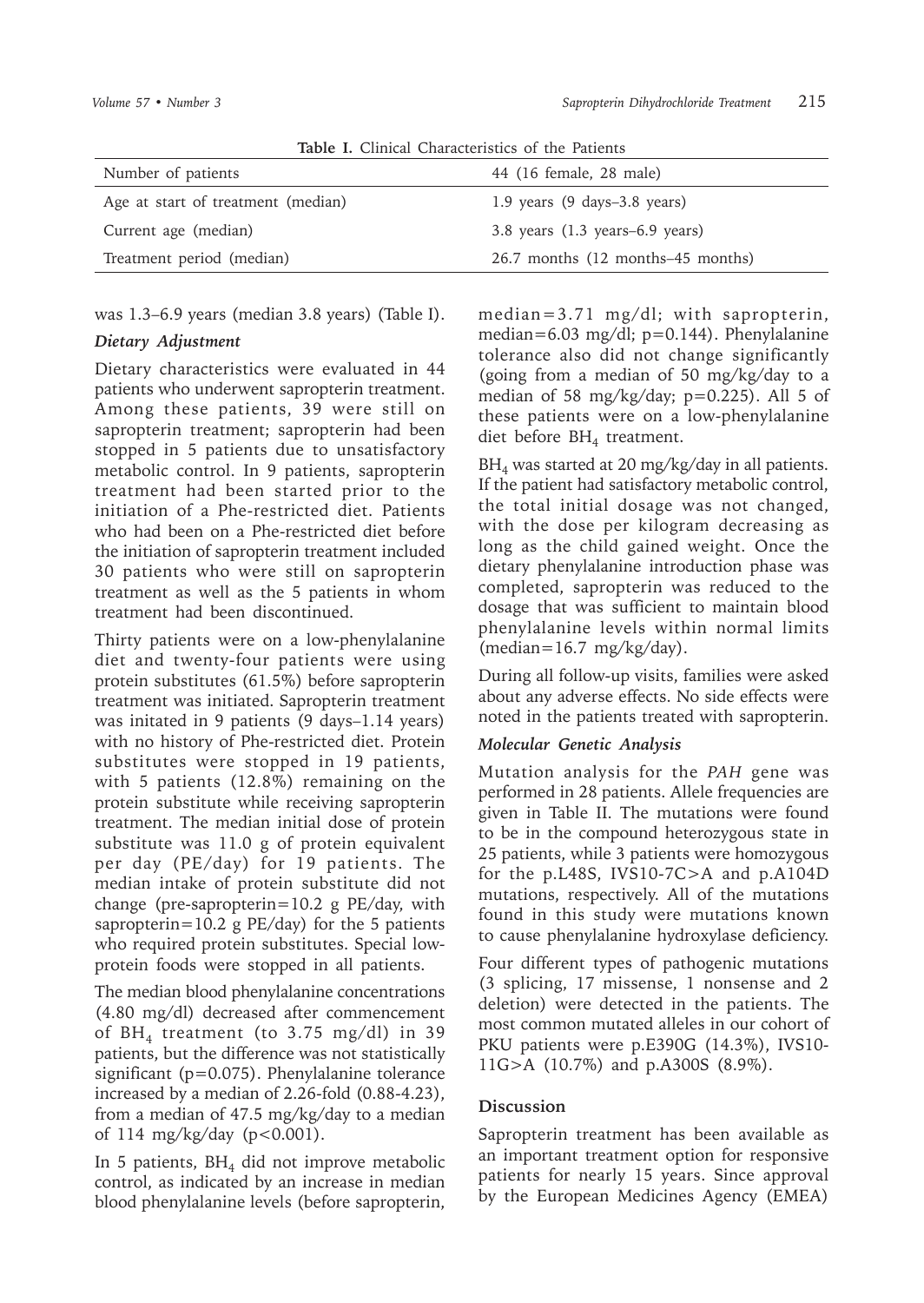| 216 | Ünal Ö, et al |  |  |  |
|-----|---------------|--|--|--|
|-----|---------------|--|--|--|

| <b>Table II.</b> Frequencies of Alleles |                |         |  |  |
|-----------------------------------------|----------------|---------|--|--|
| Allele                                  | Number         | Percent |  |  |
| p.E390G                                 | $\,8\,$        | 14.3    |  |  |
| $IVS10-11G>A$                           | $\,6\,$        | 10.7    |  |  |
| p.A300S                                 | 5              | 8.9     |  |  |
| p.E178G                                 | $\overline{3}$ | 5.4     |  |  |
| p.L15/L16fsdelCT                        | $\mathfrak{Z}$ | 5.4     |  |  |
| p.L48S                                  | $\overline{3}$ | 5.4     |  |  |
| p.R261X                                 | $\overline{3}$ | 5.4     |  |  |
| p.R408W                                 | $\overline{3}$ | 5.4     |  |  |
| $IVS10-7C > A$                          | $\overline{2}$ | 3.5     |  |  |
| p.A104D                                 | $\overline{2}$ | 3.5     |  |  |
| p.F382L                                 | $\overline{2}$ | 3.5     |  |  |
| p.R408Q                                 | $\overline{2}$ | 3.5     |  |  |
| p.T372S                                 | $\overline{2}$ | 3.5     |  |  |
| $IVS11+1G > C$                          | $\mathbf{1}$   | 1.8     |  |  |
| p.Y198SfsX136                           | $\mathbf{1}$   | 1.8     |  |  |
| p.D296G                                 | $\mathbf{1}$   | 1.8     |  |  |
| p.D394H                                 | $\mathbf{1}$   | 1.8     |  |  |
| p.F121S                                 | $\mathbf{1}$   | 1.8     |  |  |
| p.F55LfsX6                              | $\mathbf{1}$   | 1.8     |  |  |
| p.R241C                                 | $\mathbf{1}$   | 1.8     |  |  |
| p.R241H                                 | $\mathbf{1}$   | 1.8     |  |  |
| p.R243Q                                 | $\mathbf{1}$   | 1.8     |  |  |
| p.R261Q                                 | $\mathbf{1}$   | 1.8     |  |  |
| p.Y417C                                 | $\mathbf{1}$   | 1.8     |  |  |
| not determined                          | $\mathbf{1}$   | 1.8     |  |  |
| Total                                   | 56             | 100     |  |  |

**Table II.** Frequencies of Alleles

only applies to patients over age four, studies in patients who are younger than four have been limited. However, based on the limited number of studies reported in the literature, it appears that use of sapropterin does not cause any significant side effects<sup>1</sup>. Our study is one of those confirming the safety and effectiveness of BH4 treatment in patients under age four .

Burton et al.<sup>4</sup> described patient selection, treatment administration, response evaluation and side effect management associated with sapropterin therapy in infants and children aged under four. Six case reports from four US metabolic clinics treating PKU with sapropterin in patients aged seven months to four years were presented. The study indicated that treatment with sapropterin is safe and generally well tolerated. Blood Phe levels were reduced,

or, in patients with blood Phe that was wellcontrolled under a diet, maximum dietary Phe tolerance was increased. The authors suggested that sapropterin could be combined with a Pherestricted diet for the purpose of controlling blood Phe levels in young patients responsive to sapropterin therapy<sup>4</sup>. In our study, 39 patients benefited from the treatment, and removal of protein substitutes from the diet was possible for 19 of the  $BH<sub>4</sub>$ -treated patients. Although the diet could not be liberalized in 5 patients, who still required protein substitutes, it was possible to decrease the dosage of the substitute in 4 of these 5 children.

Leuret et al<sup>2</sup> reported the cases of 15 patients under age four who were receiving sapropterin therapy and demonstrated the safety and efficacy of this treatment for patients in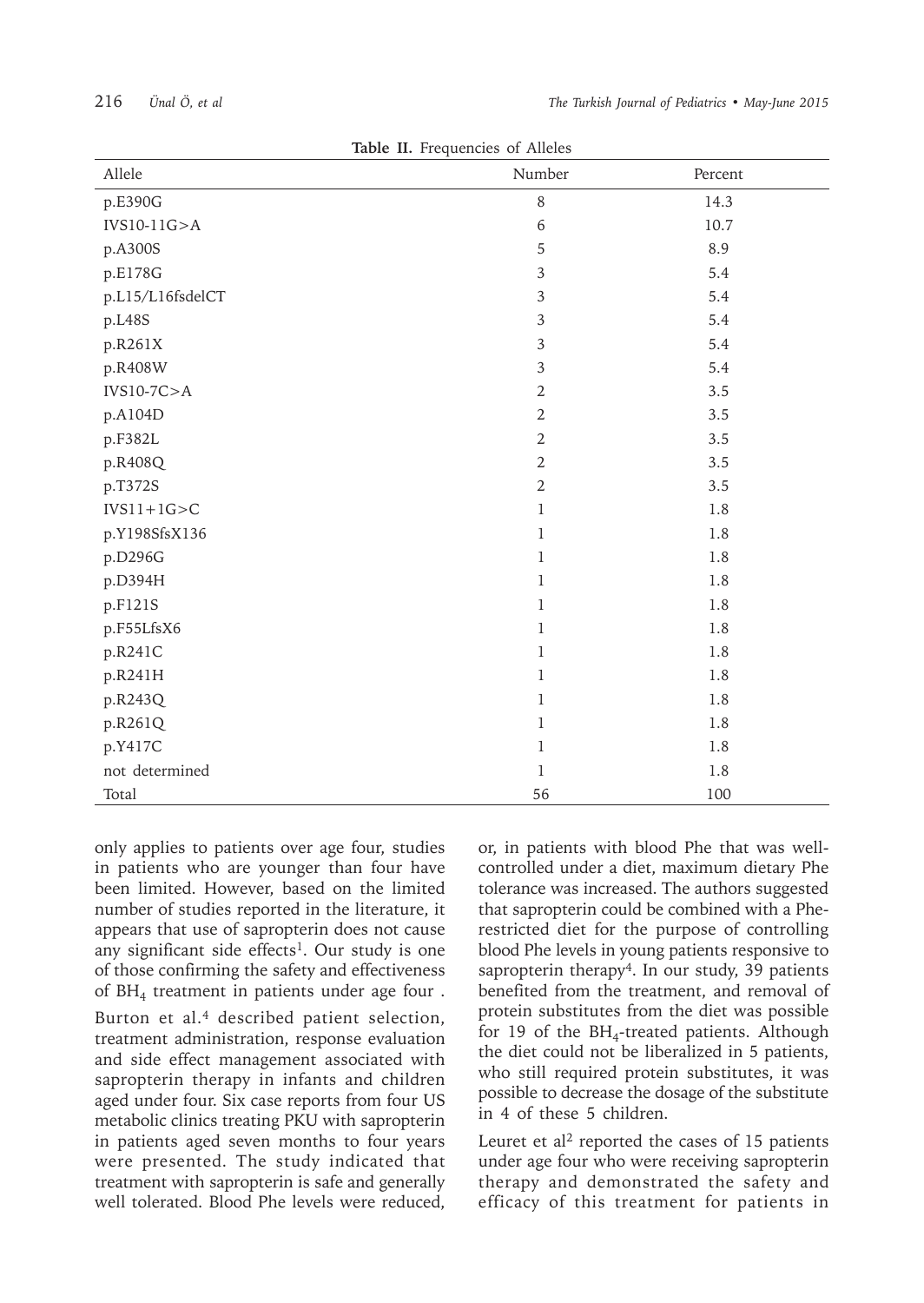this age group. Long-term  $BH<sub>4</sub>$  therapy was initiated during the neonatal period  $(n=7)$ or at the age of  $13 \pm 12$  months  $(n=8)$ . The median duration of treatment was 23 months.  $BH<sub>4</sub>$  therapy significantly improved dietary phenylalanine tolerance  $(456 \pm 181 \text{ vs.})$  $1683 \pm 627$  mg/day, p < 0.001) and allowed a phenylalanine-free amino acid mixture to be discontinued or not even introduced in 14 patients. Additionally, in 8 patients who received the treatment after a few months of diet therapy,  $BH<sub>4</sub>$  treatment significantly decreased the mean phenylalaninemia, raised the percentage of phenylalaninemia tests within therapeutic targets and reduced the phenylalaninemia variance. No side effects were reported.

Neonatal screening and early treatment enabled the achievement of normal or near-normal IQ scores in appropriately treated children. It is clear from the existing literature, however, that apart from the active control of blood phenylalanine levels, there are other treatmentrelated factors affecting the outcome<sup>5</sup>. Couce et al.<sup>6</sup> reported the results of 16 patients undergoing long-term  $BH<sub>4</sub>$  treatment. Age at the start of treatment was under 4 years in 7 patients, 5 of whom had been receiving treatment since the first month of life. They concluded that testing at the time of diagnosis in the neonatal period is very appropriate, and if there is a positive response, the patient can be treated with  $BH<sub>4</sub>$  from the outset, with the advantage of being able to continue receiving breast milk.<sup>6</sup>

In our study, sapropterin treatment was started prior to the initiation of a Phe-restricted diet in 9 patients. Daily Phe tolerance increased by a median of 2.26-fold. Most of our patients benefited from  $BH<sub>4</sub>$  use, as evidenced by the liberalization of their diets to varying extents.

Sapropterin treatment, especially if initiated during the time when brain development is fastest, may allow for the intake of natural, high-quality protein as well as a micro- and macronutrient-rich diet, thus leading to better cognitive and executive function scores at older ages.

Treatment was initated at the maximum dose of 20 mg/kg/day in all responsive patients. If the patient had satisfactory metabolic control, the total initial dosage was not changed; thus, the

per kilogram dosage decreased as long as the child gained weight. This could be a practical method for adjusting dosage, especially in the infantile period.

Patient genotypes might be of help in predicting responsiveness<sup>7-9</sup>. Leuders et al.<sup>10</sup> reported that *PAH* genotype might have an influence on sapropterin response in PKU. In their study, p.L48S/L48S and p.Y414C/p.Y414C were found always to be associated with response at a low dose of  $BH<sub>4</sub>$ . The mutation p.Y414C (present on 16 alleles) was most frequently associated with response; patients with the mutation L48S on at least one allele always responded to sapropterin<sup>10</sup>. In the present study, molecular diagnosis confirmed PKU in 28 patients, in whom 55 alleles were found. Twenty-five patients were found to have a heterozygous mutation, while three patients were homozygous for p.L48S, IVS10-7C>A and p.A104D, respectively. The p.L48S, IVS10- 7C>A, and p.A104D mutations are known to be sapropterin responsive.<sup>8</sup> However, in our one patient who was homozygous for the p.A104D mutation,  $BH<sub>4</sub>$  treatment was stopped due to uncontrolled Phe levels. Molecular genetic analysis was unavailable in two of our patients whose treatments were stopped. In the other two patients whose treatments were stopped, molecular genetic analyses were as follows: p.R243Q/p.R408Q and p.D296G/not detected. The most frequent mutations in the present study were p.E390G (14.3%), IVS10-11G>A (10.7%) and p.A300S (8.9%). Out of 25 responsive patients, 21 were found to have a responsive mutation on at least one allele. Some patients, especially those with a milder PKU phenotype, demonstrated a large and rapid decrease in blood phenylalanine, associated with a marked increase in their tolerance of dietary phenylalanine. As we performed molecular genetic analysis on responsive patients only, genotype-phenotype correlation was not possible, which was a limitation of our study.

No adverse effects were reported in our patient group. This was one of the first studies to investigate the administration of sapropterin treatment in a relatively large number of patients under age four. Our study confirms the safety and efficacy of sapropterin treatment in patients in this age group. Although the